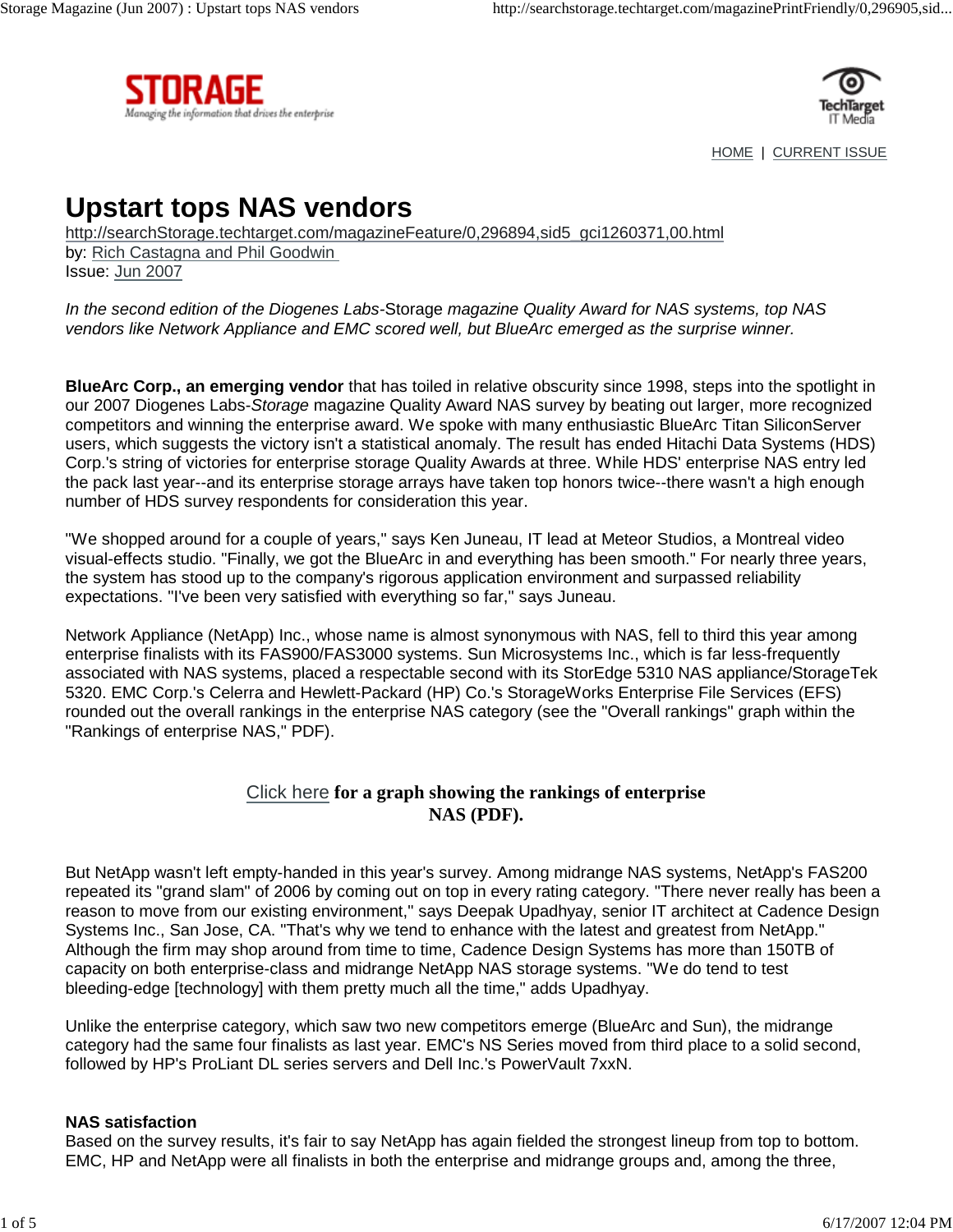NetApp ranked highest in both classes (just as it did in 2006). When we asked respondents if they'd buy the same system again--a retrospective assessment rather than an indication of future buying intentions--NetApp topped all midrange and enterprise NAS vendors (see "Would you buy this product again?" in the "Rankings of enterprise NAS," and "Rankings of midrange NAS," PDF). Among enterprise NetApp users, 86.9% of respondents said they'd make the same purchase decision, while 90.9% of its midrange users would buy again. The only other vendor to receive a rating higher than 80% was HP (85.2%). BlueArc had a "yes" rate of 77.3%. EMC NS Series added more than 10 percentage points to last year's rating, with 76.5% of its users saying they'd purchase the product again. We find the "buy again" results to be a strong indicator of overall customer experience, as it reflects a user's entire experience with the vendor.

# Click here **for a graph showing the rankings of midrange NAS (PDF).**

This year's range of category scores was very similar to last year's, with the majority of scores falling between 6.0 and 6.75. This indicates a generally high level of satisfaction for all systems. Some caution is required when comparing year-to-year numerical scores because many variables come into play, but it's still worth noting that EMC's scores increased considerably in both the enterprise and midrange categories. As in 2006, this year's midrange scores were higher than the enterprise scores.

On our rating scale of 1.0 to 8.0, 4.5 is a neutral rating; scores below that figure reflect a negative impression. Although we occasionally get such ratings in our surveys, that wasn't the case in the 2007 NAS survey. In fact, the lowest overall score was a 5.70 (HP's enterprise NAS product). While relatively lower than other vendors, that score is still substantially above neutral and reflects overall satisfaction.

### **Sales-force competence**

We've found a high correlation between a vendor's scores in our sales-force competence section and its overall rating. Such was the case this year, with BlueArc and NetApp leading the enterprise and midrange groups, respectively (see the "Sales-force competence" graphs in the "Rankings of enterprise NAS," and "Rankings of midrange NAS"). Ironically, BlueArc's 6.73 in sales-force competence was its second-lowest category score, while NetApp's 6.63 was its lowest category score. Eighty-six percent of BlueArc respondents purchased their systems directly from BlueArc, while 60.6% of NetApp midrange users bought their systems from NetApp--which suggests that NetApp does a good job training its resellers. BlueArc's highest score for sales-force competence (6.95) was for the statement "The vendor's sales support team is knowledgeable." Coincidentally, NetApp's midrange NAS product received its highest score in sales-force competence for the same statement, but with a slightly lower score (6.79).

"At the beginning, we didn't really trust them," says Meteor Studios' Juneau, noting how other vendors tried to instill doubt about BlueArc's financial stability. Despite some uncertainty, BlueArc sold the firm on the strength of its product's performance. "We're techie guys," says Juneau. "We don't really look at how they're doing on Wall Street."

In contrast, second-place vendors had their best showings in the sales-force competence category. Sun scored a 6.61 in the enterprise group, while EMC scored a 6.44 among midrange vendors. Sun users apparently like the firm's sales reps, awarding them a 6.69 for "My sales rep is knowledgeable," "My sales rep keeps my interests foremost" and "My sales rep is flexible." EMC received a 6.75 for the statement "My sales support team is knowledgeable."

"I would rate our local sales team very high," says Dan Lah, systems analyst at Eli Lilly and Co., Indianapolis, and the tech lead for all NAS installations in the U.S. Lah manages approximately 150TB of NAS capacity, all on EMC systems. Already an EMC Symmetrix customer, Eli Lilly and Co. also turned to EMC for its file storage, but it wasn't simply a matter of convenience. "It's a good product," says Lah. "It wasn't just because we were an EMC shop."

# **Product features**

BlueArc touts its Titan SiliconServer systems as "highly scalable" and users apparently agree, giving BlueArc its highest score in the enterprise product feature section (7.14) for "This product scales to meet my needs." These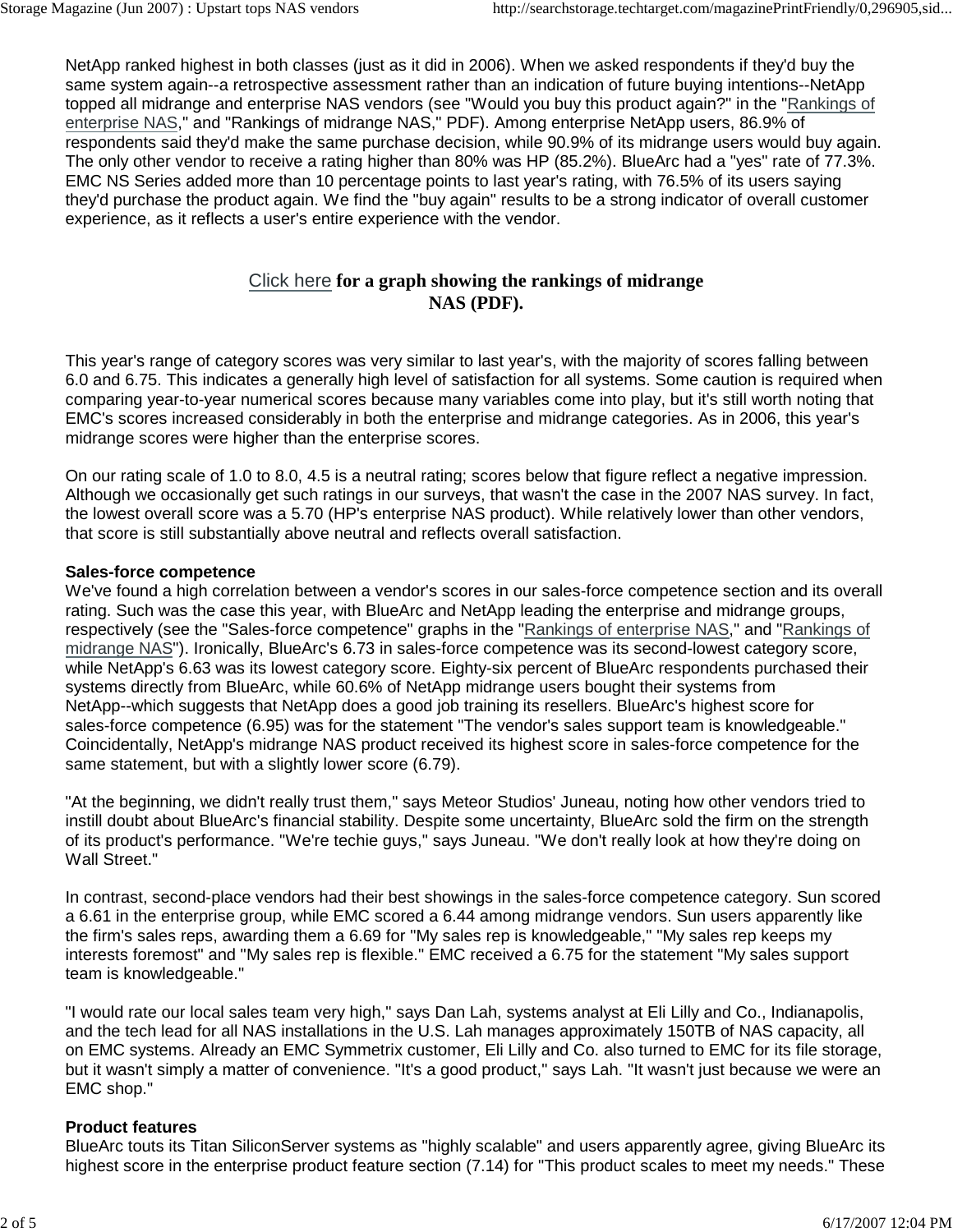users were also complimentary of the product's management functionality, giving it a 7.05 for the statement "This product's management features meet my needs."

"Personally I'm a command-line guy," says Meteor Studios' Juneau, "but I like the GUI on this [BlueArc] because it works really well." Juneau also likes the consistency between command-line and GUI operations. "Everything you do in the GUI, you can do on the command line."

NetApp's FAS900/3000, which came in second to BlueArc among enterprise NAS systems (see the "Product features" graph in the "Rankings of enterprise NAS"), received its highest score for the statement "This product's snapshot features meet my needs" (6.79). NetApp was exactly a point lower (6.14) than BlueArc on the scalability statement.

Among midrange systems, NetApp's 6.90 for product features was its second-highest section score (see the "Product features" graph in the "Rankings of midrange NAS," p. 26). It received ratings of 7.0 or higher on four statements. These were "This product's snapshot features meet my needs" (7.16), "This product's management features meet my needs" (7.09), "Overall, this product's features meet my needs" (7.03) and "This product's remote replication features meet my needs" (7.00). EMC's NS Series finished second in the midrange product features category, receiving its highest score (6.44) for "This product's mirroring capabilities meet my needs." It also got a solid 6.37 for "Overall, this product's features meet my needs."

#### **Initial product quality**

In the enterprise and midrange groups, two of the highest survey scores were registered for initial product quality (see the "Initial product quality" graphs in the "Rankings of enterprise NAS" and "Rankings of midrange NAS"). BlueArc received its highest section score (6.90), while NetApp posted the highest score (7.08) in any section for any vendor. In this category, we asked respondents to assess their experience with the product's ease of setup, defects, professional services and value. Out of the six statements posed in this category, NetApp's FAS200 scored a 7.0 or higher on five of them. The highest rating (7.28) was for "This product is easy to use."

"The product itself gets up and running pretty fast, and you can learn to administer it fast," says Fazil Saiyed, systems and storage engineer at Anixter Inc., Glenview, IL, referring to the company's NetApp FAS3050C that's being used in a mixed configuration supporting CIFS, iSCSI and Fibre Channel. "The process is nearly identical whether we use iSCSI or Fibre Channel," adds Saiyed. "It's just basically making the association from the SnapDrive software to the Network Appliance."

Ease of use must be something of a theme for NetApp FAS200 users, as respondents gave the statement "This product is easy to get up and running" a 7.19. Ironically, "This product offers good value for the money" was the only statement where NetApp's FAS200 scored below a 7.0. Even so, its 6.90 score was the highest of any enterprise or midrange product for this statement. The other three statements for which NetApp received a score of 7.0 or higher were "This product requires very little vendor intervention" (7.06), "I am satisfied with the level of professional services required for this product" (7.06) and "This product was installed without any defects" (7.0).

BlueArc's "value statement" score (6.80) was the best among enterprise products, with Sun's 6.69 a respectable third. BlueArc's best score in this section (7.05) was for "This product is easy to use." It also scored a 7.0 for "This product was installed without any defects."

#### **Product reliability**

The product reliability section characterizes how well a product has held up over time in actual use. We asked respondents to tell us how well the product delivers related to issues such as service levels, patch management and upgrades. Our previous surveys have revealed that patch management is an area of least satisfaction for users. Once again, this statement was a strong predictor of the overall order of finish.

BlueArc's highest score (7.0) in this section was in response to "This product requires very few unplanned patches." However, users were apparently not as pleased when patches were required, as they gave BlueArc its lowest score in this section (6.50) for the statement "Patches can be applied nondisruptively."

But Meteor Studio's Juneau hasn't been disappointed with the reliability or patch management of the firm's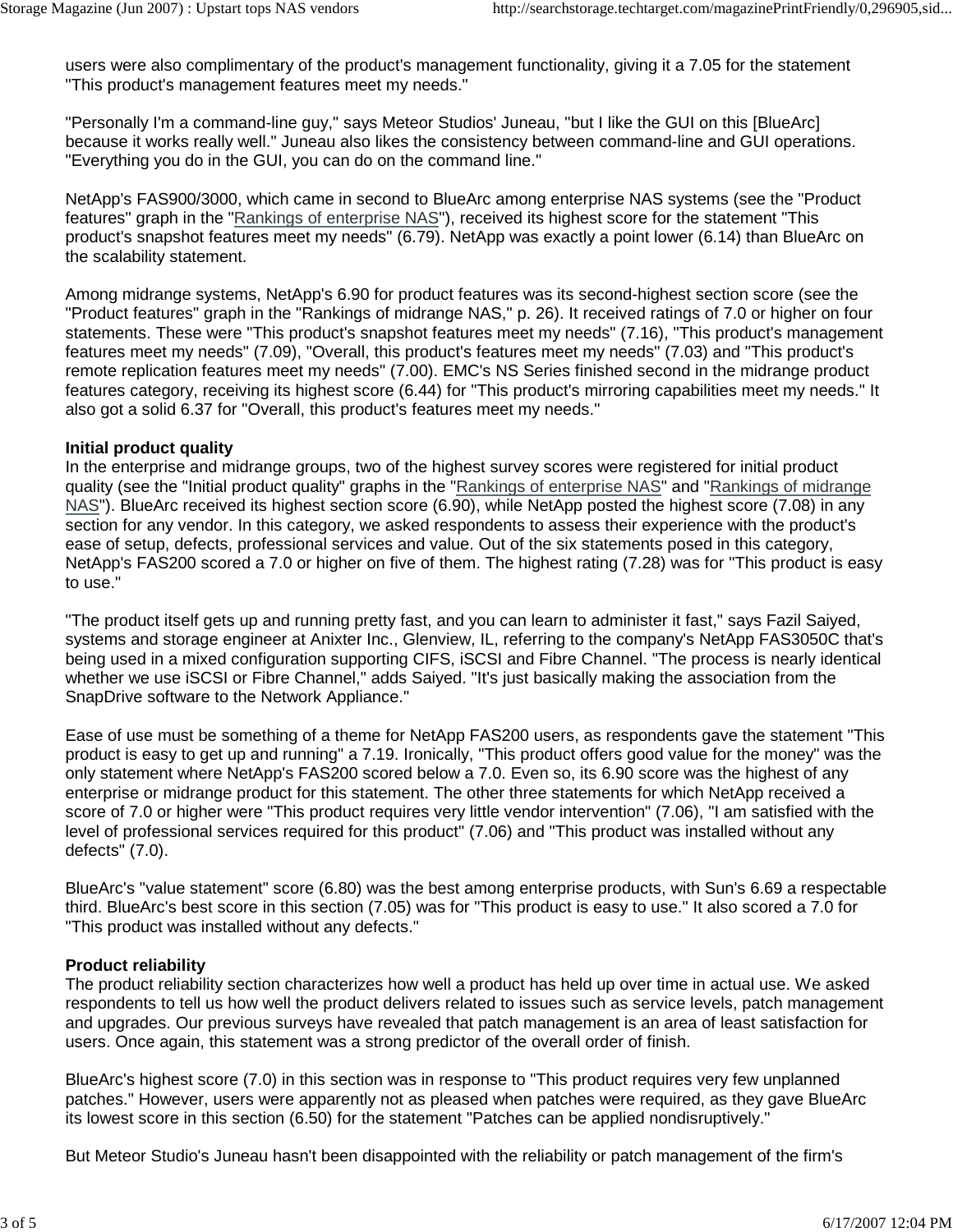BlueArc system. "It has never gone down," he says, and "we've only had scheduled maintenance and that's like a two-minute reboot. It's very reliable."

Sun, the second-place enterprise vendor in this category, had similar ratings. Its best score was for "This product meets my service-level requirements" (6.69), but it received a 6.13 on the nondisruptive patch issue.

Midrange NAS vendors met the same fate as their enterprise brethren. NetApp scored 7.0 or higher on every statement in the section except for the nondisruptive patch statement, where it received a 6.03. Among midrange products, EMC came in second to NetApp in the product reliability section, and received a 6.0 or higher on almost every statement. However, it, too, stumbled a bit with a 5.59 rating for the nondisruptive patches statement.

#### **Technical support**

The technical support section--which addresses users' experiences with their vendors' technical support--was the second lowest-rated section for BlueArc (6.73) and NetApp (6.75), as well as most of the other vendors (see the "Technical support" graphs in the "Rankings of enterprise NAS" and "Rankings of midrange NAS"). Apparently, users are satisfied but not thrilled with their technical support. However, BlueArc's enterprise product scored a 7.0 in this section for two statements: "The vendor supplies support as contractually specified" and "The vendor takes ownership of the problem." Among midrange products, NetApp's FAS200 had its highest score (7.10) for "The vendor supplies support as contractually specified."

"It's always been pretty consistent," says Lah of EMC's support of Eli Lilly and Co.'s Celerra and NS Series storage systems. "The 'sev 1' critical issues are treated very well; in my opinion, EMC does a great job on those."

In previous surveys, we've found technical support from third-party vendors to be as good as or better than the manufacturer's support. In this NAS survey, that wasn't the case. Both BlueArc (6.25) and NetApp (6.44) had their lowest scores in the section for the statement "Vendor's third-party partners are knowledgeable."

Even when scores were relatively lower, users can take comfort in the apparent fact that it's hard to go too far wrong with any of these products or suppliers. The market perception that NAS is easy to implement and manage was validated in our 2007 survey.

#### **Products included in the survey**

The following products were included in the Diogenes Labs-*Storage* magazine Quality Award II for NAS survey.

#### **Enterprise**

BlueArc Corp. Titan SiliconServer, EMC Corp. Celerra, Exanet Inc. ExaStore EX200FC/EX400FC/EX600FC\*, Fujitsu Eternus NR1000 F500\*, Hewlett-Packard (HP) Co. StorageWorks Enterprise File Services (EFS), Hitachi Data Systems Corp. Lightning/NAS Blade for TagmaStore USP and Network Controller\* , Network Appliance (NetApp) Inc. FAS900/FAS3000, Panasas Inc. ActiveScale Storage Cluster\*, Silicon Graphics Inc. (SGI) InfiniteStorage NAS 2000/3000\*, Sun Microsystems Inc. StorEdge 5310 NAS appliance/StorageTek 5320

#### **Midrange**

Dell Inc. PowerVault 7xxN storage server, EMC NS Series, Exanet ExaStore EX200S/EX400S/EX600S\*, Fujitsu Eternus NR1000 F200/F300\*, HP ProLiant DL series server, IBM Corp. System Storage N5000 series\*, Isilon Systems Inc. Isilon IQ\*, NetApp FAS200, SGI InfiniteStorage NAS 330\*, Sun StorEdge 5210 NAS appliance\*